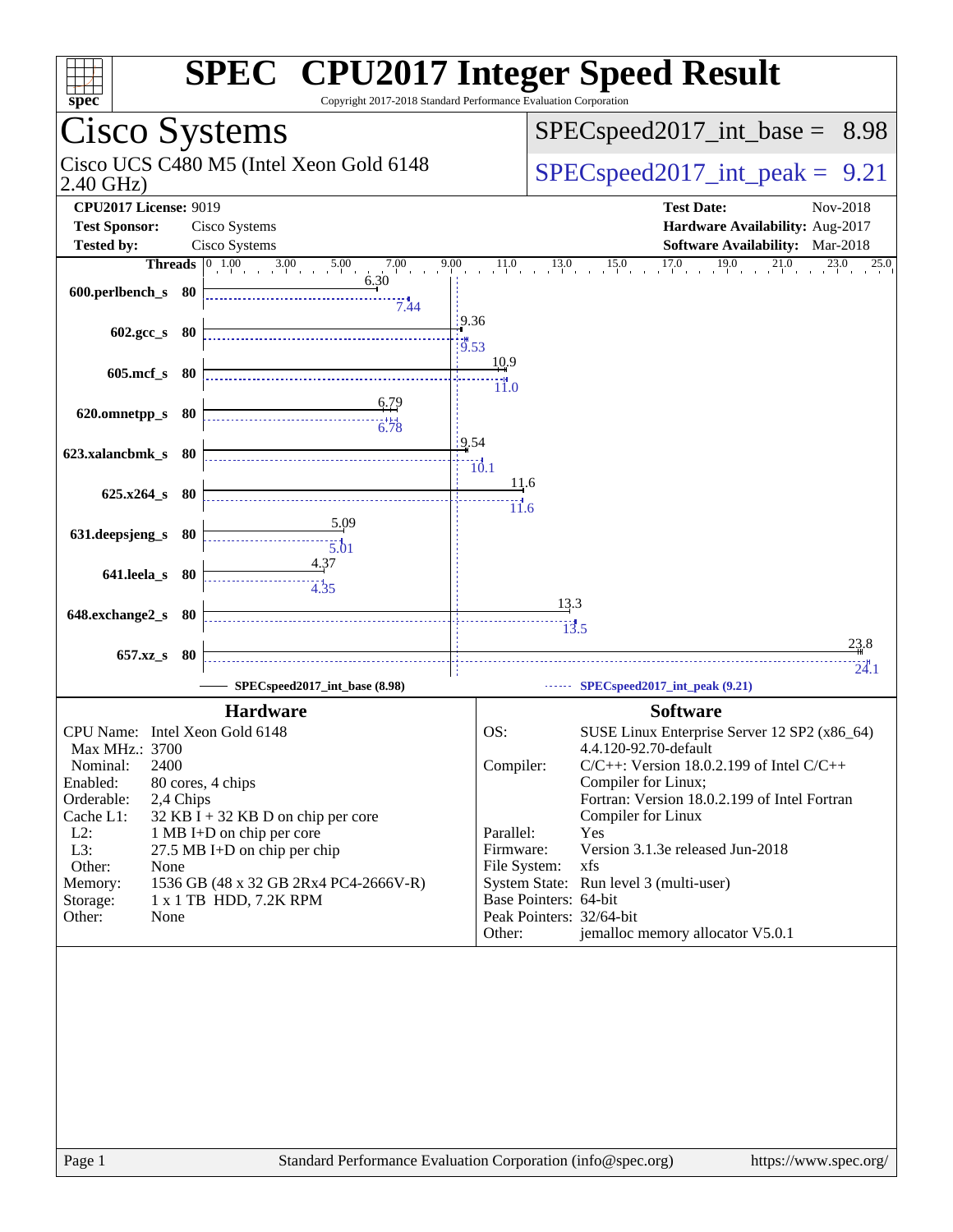

Copyright 2017-2018 Standard Performance Evaluation Corporation

## Cisco Systems

2.40 GHz) Cisco UCS C480 M5 (Intel Xeon Gold 6148  $\vert$  [SPECspeed2017\\_int\\_peak =](http://www.spec.org/auto/cpu2017/Docs/result-fields.html#SPECspeed2017intpeak) 9.21

 $SPECspeed2017\_int\_base = 8.98$ 

**[CPU2017 License:](http://www.spec.org/auto/cpu2017/Docs/result-fields.html#CPU2017License)** 9019 **[Test Date:](http://www.spec.org/auto/cpu2017/Docs/result-fields.html#TestDate)** Nov-2018 **[Test Sponsor:](http://www.spec.org/auto/cpu2017/Docs/result-fields.html#TestSponsor)** Cisco Systems **[Hardware Availability:](http://www.spec.org/auto/cpu2017/Docs/result-fields.html#HardwareAvailability)** Aug-2017 **[Tested by:](http://www.spec.org/auto/cpu2017/Docs/result-fields.html#Testedby)** Cisco Systems **[Software Availability:](http://www.spec.org/auto/cpu2017/Docs/result-fields.html#SoftwareAvailability)** Mar-2018

#### **[Results Table](http://www.spec.org/auto/cpu2017/Docs/result-fields.html#ResultsTable)**

|                                      | <b>Base</b>    |                |       |                |       |                | <b>Peak</b> |                |                |              |                |              |                |              |
|--------------------------------------|----------------|----------------|-------|----------------|-------|----------------|-------------|----------------|----------------|--------------|----------------|--------------|----------------|--------------|
| <b>Benchmark</b>                     | <b>Threads</b> | <b>Seconds</b> | Ratio | <b>Seconds</b> | Ratio | <b>Seconds</b> | Ratio       | <b>Threads</b> | <b>Seconds</b> | <b>Ratio</b> | <b>Seconds</b> | <b>Ratio</b> | <b>Seconds</b> | <b>Ratio</b> |
| 600.perlbench s                      | 80             | 283            | 6.27  | 281            | 6.32  | 282            | 6.30        | 80             | 239            | 7.44         | 238            | 7.46         | 239            | 7.42         |
| $602.\text{gcc}\_\text{s}$           | 80             | 425            | 9.36  | 424            | 9.38  | 427            | 9.33        | 80             | 415            | 9.59         | 420            | 9.48         | 418            | 9.53         |
| $605$ .mcf s                         | 80             | 432            | 10.9  | 430            | 11.0  | 442            | 10.7        | 80             | 433            | 10.9         | 428            | 11.0         | 430            | <b>11.0</b>  |
| 620.omnetpp_s                        | 80             | 250            | 6.52  | 240            | 6.79  | 232            | 7.04        | 80             | 240            | 6.78         | 245            | 6.65         | 232            | 7.03         |
| 623.xalancbmk s                      | 80             | 148            | 9.58  | 149            | 9.51  | 149            | 9.54        | 80             | 140            | <b>10.1</b>  | 140            | 10.1         | 140            | 10.1         |
| 625.x264 s                           | 80             | 152            | 11.6  | 152            | 11.6  | 152            | 11.6        | 80             | 152            | 11.6         | <u>153</u>     | <b>11.6</b>  | 153            | 1.6          |
| 631.deepsjeng_s                      | 80             | 281            | 5.09  | 282            | 5.09  | 282            | 5.09        | 80             | 286            | 5.00         | 285            | 5.02         | 286            | 5.01         |
| 641.leela s                          | 80             | 390            | 4.37  | 390            | 4.37  | 390            | 4.37        | 80             | 392            | 4.35         | 392            | 4.35         | 392            | 4.35         |
| 648.exchange2_s                      | 80             | 221            | 13.3  | 221            | 13.3  | 221            | 13.3        | 80             | 217            | 13.5         | 218            | 13.5         | 218            | 13.5         |
| $657.xz$ <sub>S</sub>                | 80             | 260            | 23.7  | 259            | 23.9  | 259            | 23.8        | 80             | 257            | 24.1         | 256            | 24.2         | 257            | 24.1         |
| $SPECspeed2017\_int\_base =$<br>8.98 |                |                |       |                |       |                |             |                |                |              |                |              |                |              |

**[SPECspeed2017\\_int\\_peak =](http://www.spec.org/auto/cpu2017/Docs/result-fields.html#SPECspeed2017intpeak) 9.21**

Results appear in the [order in which they were run.](http://www.spec.org/auto/cpu2017/Docs/result-fields.html#RunOrder) Bold underlined text [indicates a median measurement](http://www.spec.org/auto/cpu2017/Docs/result-fields.html#Median).

#### **[Operating System Notes](http://www.spec.org/auto/cpu2017/Docs/result-fields.html#OperatingSystemNotes)**

Stack size set to unlimited using "ulimit -s unlimited"

#### **[General Notes](http://www.spec.org/auto/cpu2017/Docs/result-fields.html#GeneralNotes)**

Environment variables set by runcpu before the start of the run: KMP\_AFFINITY = "granularity=fine,scatter" LD\_LIBRARY\_PATH = "/home/cpu2017/lib/ia32:/home/cpu2017/lib/intel64" OMP\_STACKSIZE = "192M"

 Binaries compiled on a system with 1x Intel Core i7-6700K CPU + 32GB RAM memory using Redhat Enterprise Linux 7.5 Transparent Huge Pages enabled by default Prior to runcpu invocation Filesystem page cache synced and cleared with: sync; echo 3> /proc/sys/vm/drop\_caches Yes: The test sponsor attests, as of date of publication, that CVE-2017-5754 (Meltdown) is mitigated in the system as tested and documented. Yes: The test sponsor attests, as of date of publication, that CVE-2017-5753 (Spectre variant 1) is mitigated in the system as tested and documented. Yes: The test sponsor attests, as of date of publication, that CVE-2017-5715 (Spectre variant 2) is mitigated in the system as tested and documented. jemalloc, a general purpose malloc implementation built with the RedHat Enterprise 7.5, and the system compiler gcc 4.8.5 sources available from jemalloc.net or<https://github.com/jemalloc/jemalloc/releases>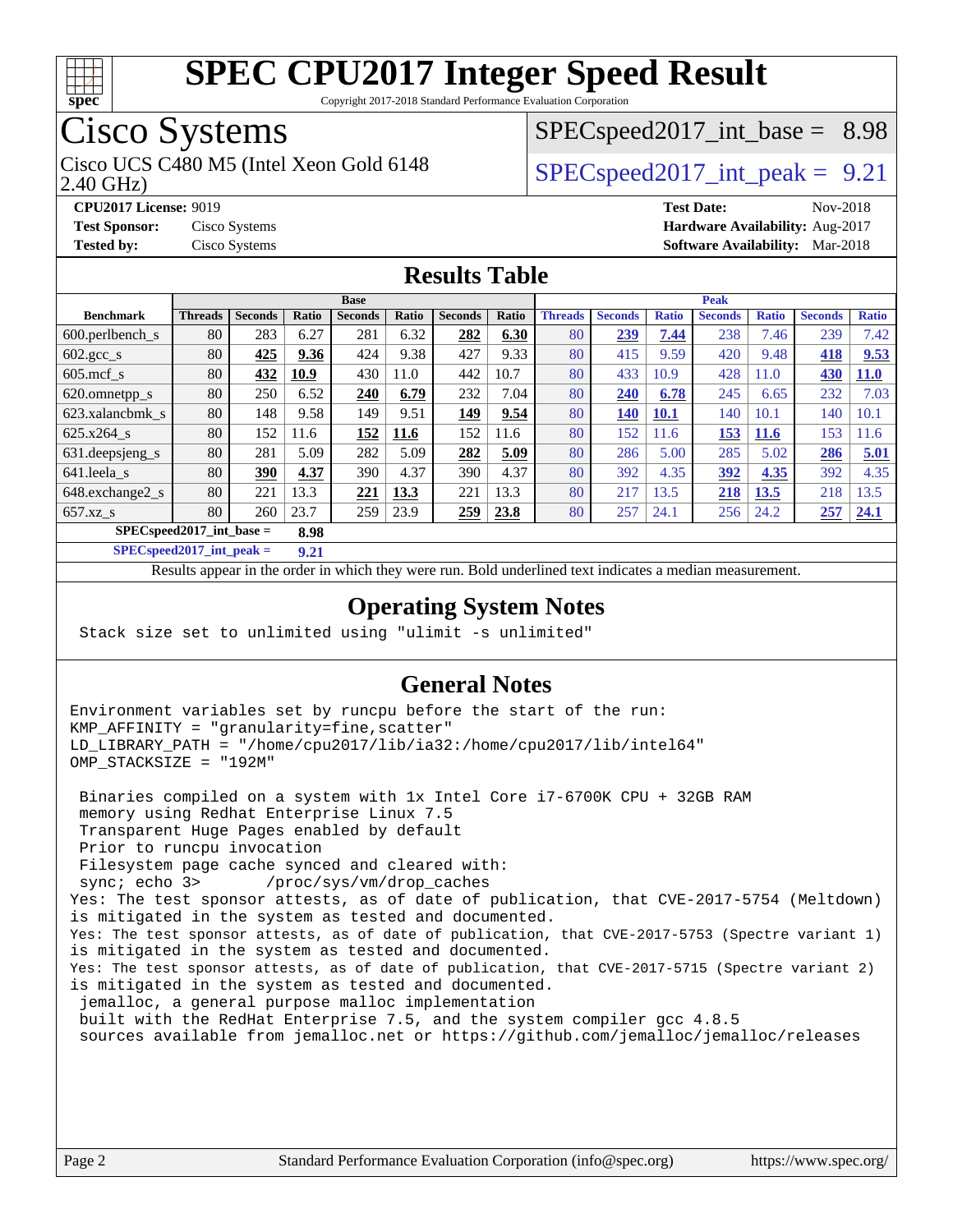

Copyright 2017-2018 Standard Performance Evaluation Corporation

## Cisco Systems

2.40 GHz) Cisco UCS C480 M5 (Intel Xeon Gold 6148  $\vert$  [SPECspeed2017\\_int\\_peak =](http://www.spec.org/auto/cpu2017/Docs/result-fields.html#SPECspeed2017intpeak) 9.21

 $SPECspeed2017\_int\_base = 8.98$ 

**[CPU2017 License:](http://www.spec.org/auto/cpu2017/Docs/result-fields.html#CPU2017License)** 9019 **[Test Date:](http://www.spec.org/auto/cpu2017/Docs/result-fields.html#TestDate)** Nov-2018 **[Test Sponsor:](http://www.spec.org/auto/cpu2017/Docs/result-fields.html#TestSponsor)** Cisco Systems **[Hardware Availability:](http://www.spec.org/auto/cpu2017/Docs/result-fields.html#HardwareAvailability)** Aug-2017 **[Tested by:](http://www.spec.org/auto/cpu2017/Docs/result-fields.html#Testedby)** Cisco Systems **[Software Availability:](http://www.spec.org/auto/cpu2017/Docs/result-fields.html#SoftwareAvailability)** Mar-2018

#### **[Platform Notes](http://www.spec.org/auto/cpu2017/Docs/result-fields.html#PlatformNotes)**

Page 3 Standard Performance Evaluation Corporation [\(info@spec.org\)](mailto:info@spec.org) <https://www.spec.org/> BIOS Settings: Intel HyperThreading Technology set to Disabled CPU performance set to Enterprise Power Performance Tuning set to OS Controls SNC set to Disabled Patrol Scrub set to Disabled Sysinfo program /home/cpu2017/bin/sysinfo Rev: r5797 of 2017-06-14 96c45e4568ad54c135fd618bcc091c0f running on linux-9r4j Wed Nov 21 07:14:28 2018 SUT (System Under Test) info as seen by some common utilities. For more information on this section, see <https://www.spec.org/cpu2017/Docs/config.html#sysinfo> From /proc/cpuinfo model name : Intel(R) Xeon(R) Gold 6148 CPU @ 2.40GHz 4 "physical id"s (chips) 80 "processors" cores, siblings (Caution: counting these is hw and system dependent. The following excerpts from /proc/cpuinfo might not be reliable. Use with caution.) cpu cores : 20 siblings : 20 physical 0: cores 0 1 2 3 4 8 9 10 11 12 16 17 18 19 20 24 25 26 27 28 physical 1: cores 0 1 2 3 4 8 9 10 11 12 16 17 18 19 20 24 25 26 27 28 physical 2: cores 0 1 2 3 4 8 9 10 11 12 16 17 18 19 20 24 25 26 27 28 physical 3: cores 0 1 2 3 4 8 9 10 11 12 16 17 18 19 20 24 25 26 27 28 From lscpu: Architecture: x86\_64 CPU op-mode(s): 32-bit, 64-bit Byte Order: Little Endian  $CPU(s):$  80 On-line CPU(s) list: 0-79 Thread(s) per core: 1 Core(s) per socket: 20 Socket(s): 4 NUMA node(s): 4 Vendor ID: GenuineIntel CPU family: 6 Model: 85 Model name: Intel(R) Xeon(R) Gold 6148 CPU @ 2.40GHz Stepping: 4 CPU MHz: 1006.614<br>
CPU max MHz: 3700.0000  $CPU$  max  $MHz$ : CPU min MHz: 1000.0000 BogoMIPS: 4794.84 Virtualization: VT-x **(Continued on next page)**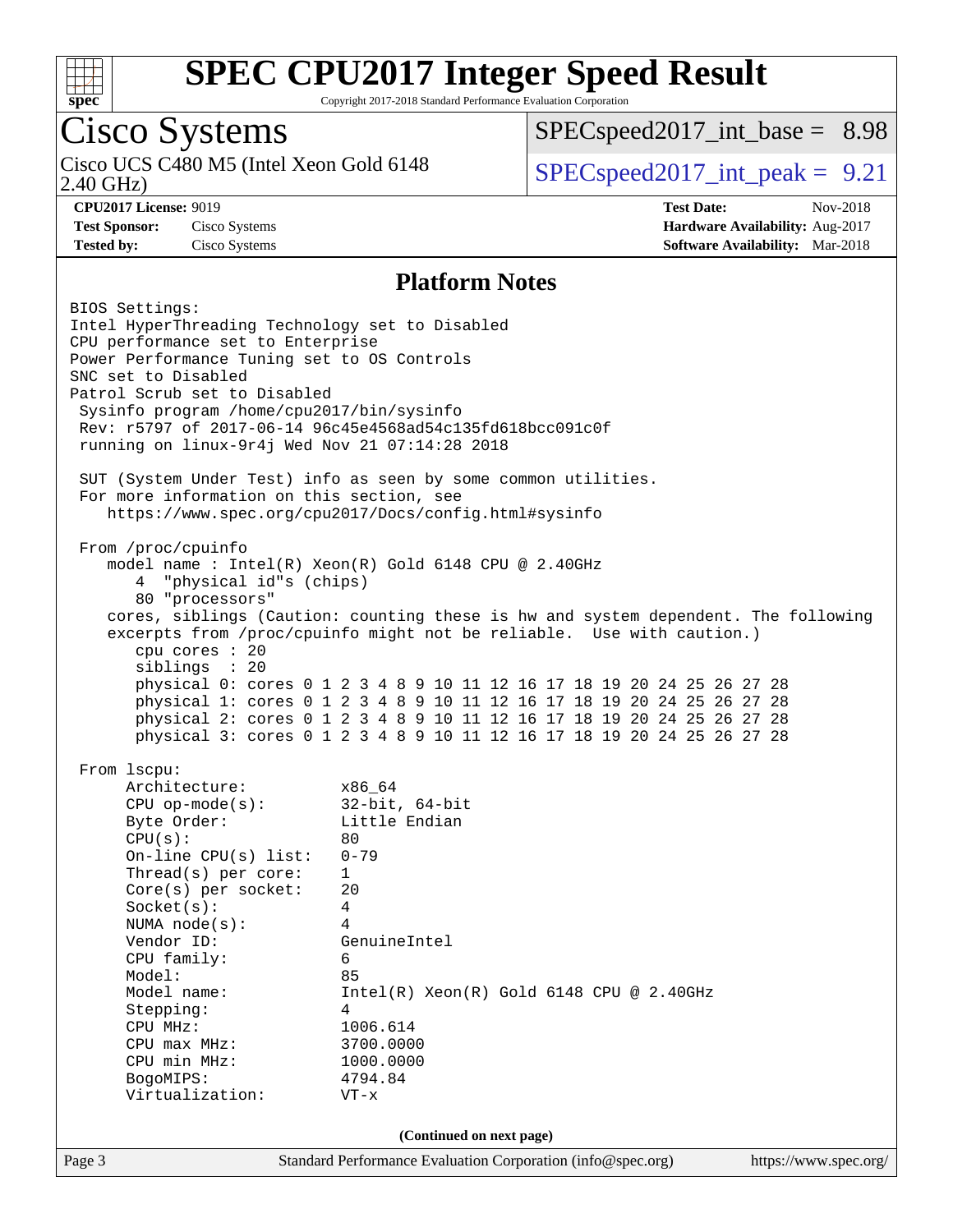

Copyright 2017-2018 Standard Performance Evaluation Corporation

|                      | $\sim$ Dysicilis                   |
|----------------------|------------------------------------|
|                      | Cisco UCS C480 M5 (Intel Xeon Gold |
| $(2.40 \text{ GHz})$ |                                    |

 $SPECspeed2017\_int\_base = 8.98$ 

 $6148$  [SPECspeed2017\\_int\\_peak =](http://www.spec.org/auto/cpu2017/Docs/result-fields.html#SPECspeed2017intpeak) 9.21

#### **[CPU2017 License:](http://www.spec.org/auto/cpu2017/Docs/result-fields.html#CPU2017License)** 9019 **[Test Date:](http://www.spec.org/auto/cpu2017/Docs/result-fields.html#TestDate)** Nov-2018

**[Test Sponsor:](http://www.spec.org/auto/cpu2017/Docs/result-fields.html#TestSponsor)** Cisco Systems **[Hardware Availability:](http://www.spec.org/auto/cpu2017/Docs/result-fields.html#HardwareAvailability)** Aug-2017 **[Tested by:](http://www.spec.org/auto/cpu2017/Docs/result-fields.html#Testedby)** Cisco Systems **[Software Availability:](http://www.spec.org/auto/cpu2017/Docs/result-fields.html#SoftwareAvailability)** Mar-2018

Cisco Systems

#### **[Platform Notes \(Continued\)](http://www.spec.org/auto/cpu2017/Docs/result-fields.html#PlatformNotes)**

|             | L1d cache: |                         | 32K       |
|-------------|------------|-------------------------|-----------|
|             | Lli cache: |                         | 32K       |
| $L2$ cache: | 1024K      |                         |           |
| $L3$ cache: |            |                         | 28160K    |
|             |            | NUMA node0 CPU(s):      | $0 - 19$  |
|             |            | NUMA $node1$ $CPU(s)$ : | $20 - 39$ |
|             |            | NUMA $node2$ $CPU(s)$ : | $40 - 59$ |
|             |            | NUMA node3 CPU(s):      | $60 - 79$ |
|             |            |                         |           |

Flags: fpu vme de pse tsc msr pae mce cx8 apic sep mtrr pge mca cmov pat pse36 clflush dts acpi mmx fxsr sse sse2 ss ht tm pbe syscall nx pdpe1gb rdtscp lm constant\_tsc art arch\_perfmon pebs bts rep\_good nopl xtopology nonstop\_tsc aperfmperf eagerfpu pni pclmulqdq dtes64 monitor ds\_cpl vmx smx est tm2 ssse3 sdbg fma cx16 xtpr pdcm pcid dca sse4\_1 sse4\_2 x2apic movbe popcnt tsc\_deadline\_timer aes xsave avx f16c rdrand lahf\_lm abm 3dnowprefetch ida arat epb invpcid\_single pln pts dtherm hwp hwp\_act\_window hwp\_epp hwp\_pkg\_req intel\_pt rsb\_ctxsw spec\_ctrl stibp retpoline kaiser tpr\_shadow vnmi flexpriority ept vpid fsgsbase tsc\_adjust bmi1 hle avx2 smep bmi2 erms invpcid rtm cqm mpx avx512f avx512dq rdseed adx smap clflushopt clwb avx512cd avx512bw avx512vl xsaveopt xsavec xgetbv1 cqm\_llc cqm\_occup\_llc

```
 /proc/cpuinfo cache data
    cache size : 28160 KB
```
 From numactl --hardware WARNING: a numactl 'node' might or might not correspond to a physical chip. available: 4 nodes (0-3) node 0 cpus: 0 1 2 3 4 5 6 7 8 9 10 11 12 13 14 15 16 17 18 19 node 0 size: 385622 MB node 0 free: 381425 MB node 1 cpus: 20 21 22 23 24 25 26 27 28 29 30 31 32 33 34 35 36 37 38 39 node 1 size: 387057 MB node 1 free: 385035 MB node 2 cpus: 40 41 42 43 44 45 46 47 48 49 50 51 52 53 54 55 56 57 58 59 node 2 size: 387057 MB node 2 free: 385135 MB node 3 cpus: 60 61 62 63 64 65 66 67 68 69 70 71 72 73 74 75 76 77 78 79 node 3 size: 387054 MB node 3 free: 386426 MB node distances: node 0 1 2 3 0: 10 21 21 21 1: 21 10 21 21 2: 21 21 10 21 3: 21 21 21 10 From /proc/meminfo

 MemTotal: 1583914448 kB HugePages\_Total: 0

**(Continued on next page)**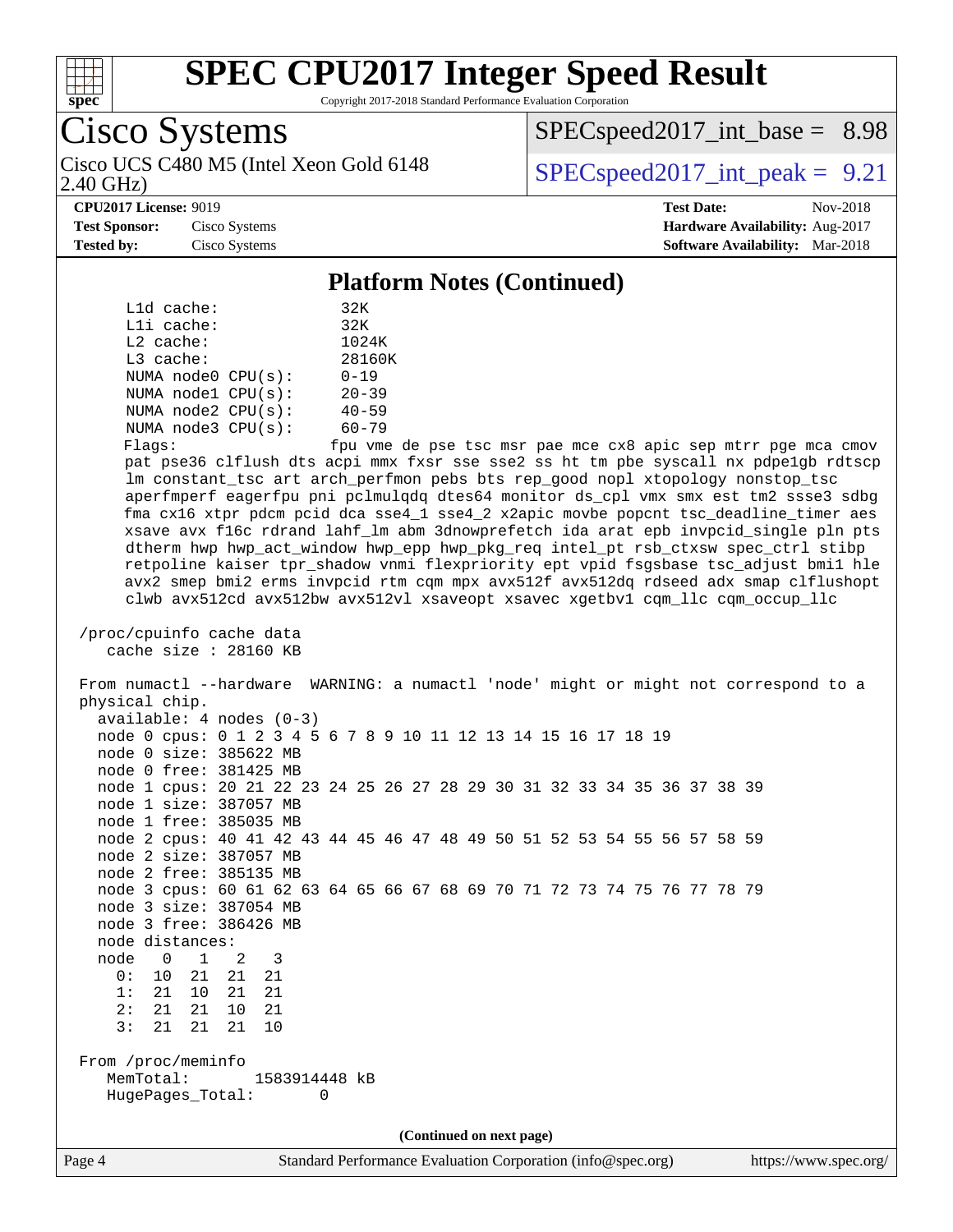

Copyright 2017-2018 Standard Performance Evaluation Corporation

## Cisco Systems

2.40 GHz) Cisco UCS C480 M5 (Intel Xeon Gold 6148  $\vert$  [SPECspeed2017\\_int\\_peak =](http://www.spec.org/auto/cpu2017/Docs/result-fields.html#SPECspeed2017intpeak) 9.21

 $SPECspeed2017\_int\_base = 8.98$ 

**[CPU2017 License:](http://www.spec.org/auto/cpu2017/Docs/result-fields.html#CPU2017License)** 9019 **[Test Date:](http://www.spec.org/auto/cpu2017/Docs/result-fields.html#TestDate)** Nov-2018 **[Test Sponsor:](http://www.spec.org/auto/cpu2017/Docs/result-fields.html#TestSponsor)** Cisco Systems **[Hardware Availability:](http://www.spec.org/auto/cpu2017/Docs/result-fields.html#HardwareAvailability)** Aug-2017 **[Tested by:](http://www.spec.org/auto/cpu2017/Docs/result-fields.html#Testedby)** Cisco Systems **[Software Availability:](http://www.spec.org/auto/cpu2017/Docs/result-fields.html#SoftwareAvailability)** Mar-2018

#### **[Platform Notes \(Continued\)](http://www.spec.org/auto/cpu2017/Docs/result-fields.html#PlatformNotes)**

 Hugepagesize: 2048 kB From /etc/\*release\* /etc/\*version\* SuSE-release: SUSE Linux Enterprise Server 12 (x86\_64) VERSION = 12 PATCHLEVEL = 2 # This file is deprecated and will be removed in a future service pack or release. # Please check /etc/os-release for details about this release. os-release: NAME="SLES" VERSION="12-SP2" VERSION\_ID="12.2" PRETTY\_NAME="SUSE Linux Enterprise Server 12 SP2" ID="sles" ANSI\_COLOR="0;32" CPE\_NAME="cpe:/o:suse:sles:12:sp2" uname -a: Linux linux-9r4j 4.4.120-92.70-default #1 SMP Wed Mar 14 15:59:43 UTC 2018 (52a83de) x86\_64 x86\_64 x86\_64 GNU/Linux run-level 3 Oct 12 20:10 SPEC is set to: /home/cpu2017 Filesystem Type Size Used Avail Use% Mounted on /dev/sda1 xfs 930G 246G 685G 27% / Additional information from dmidecode follows. WARNING: Use caution when you interpret this section. The 'dmidecode' program reads system data which is "intended to allow hardware to be accurately determined", but the intent may not be met, as there are frequent changes to hardware, firmware, and the "DMTF SMBIOS" standard. BIOS Cisco Systems, Inc. C480M5.3.1.3e.0.0613181101 06/13/2018 Memory: 48x 0xCE00 M393A4K40BB2-CTD 32 GB 2 rank 2666 (End of data from sysinfo program) **[Compiler Version Notes](http://www.spec.org/auto/cpu2017/Docs/result-fields.html#CompilerVersionNotes)** ============================================================================== CC 600.perlbench\_s(base) 602.gcc\_s(base) 605.mcf\_s(base) 625.x264\_s(base, peak) 657.xz\_s(base) ----------------------------------------------------------------------------- icc (ICC) 18.0.2 20180210 Copyright (C) 1985-2018 Intel Corporation. All rights reserved. **(Continued on next page)**

Page 5 Standard Performance Evaluation Corporation [\(info@spec.org\)](mailto:info@spec.org) <https://www.spec.org/>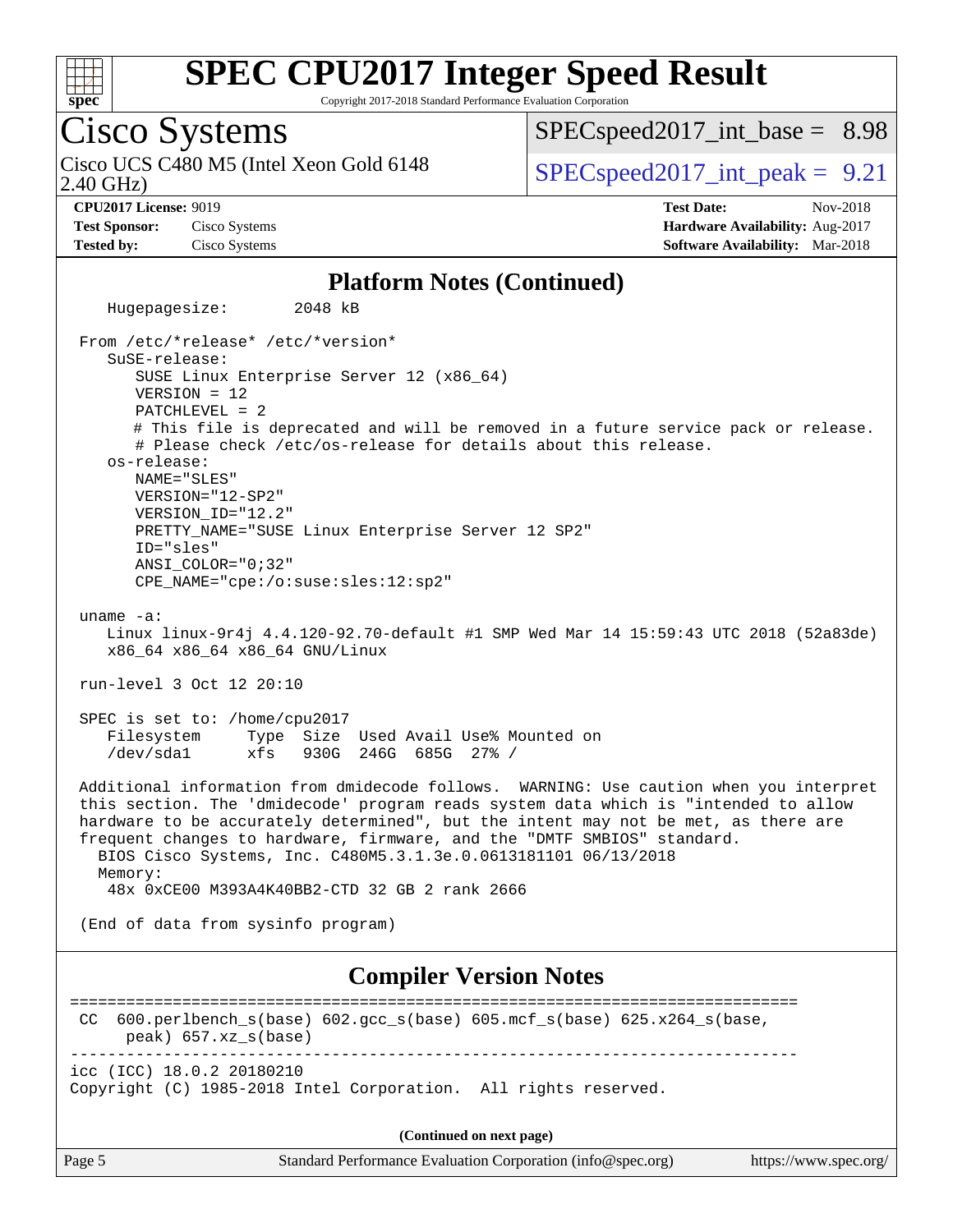

Copyright 2017-2018 Standard Performance Evaluation Corporation

## Cisco Systems

2.40 GHz) Cisco UCS C480 M5 (Intel Xeon Gold 6148  $SPEC speed2017\_int\_peak = 9.21$ 

[SPECspeed2017\\_int\\_base =](http://www.spec.org/auto/cpu2017/Docs/result-fields.html#SPECspeed2017intbase) 8.98

**[CPU2017 License:](http://www.spec.org/auto/cpu2017/Docs/result-fields.html#CPU2017License)** 9019 **[Test Date:](http://www.spec.org/auto/cpu2017/Docs/result-fields.html#TestDate)** Nov-2018 **[Test Sponsor:](http://www.spec.org/auto/cpu2017/Docs/result-fields.html#TestSponsor)** Cisco Systems **[Hardware Availability:](http://www.spec.org/auto/cpu2017/Docs/result-fields.html#HardwareAvailability)** Aug-2017 **[Tested by:](http://www.spec.org/auto/cpu2017/Docs/result-fields.html#Testedby)** Cisco Systems **[Software Availability:](http://www.spec.org/auto/cpu2017/Docs/result-fields.html#SoftwareAvailability)** Mar-2018

#### **[Compiler Version Notes \(Continued\)](http://www.spec.org/auto/cpu2017/Docs/result-fields.html#CompilerVersionNotes)**

| 600.perlbench $s$ (peak) 602.gcc $s$ (peak) 605.mcf $s$ (peak) 657.xz $s$ (peak)<br><b>CC</b>                              |
|----------------------------------------------------------------------------------------------------------------------------|
| icc (ICC) 18.0.2 20180210<br>Copyright (C) 1985-2018 Intel Corporation. All rights reserved.                               |
| CXXC 620.omnetpp $s(base)$ 623.xalancbmk $s(base)$ 631.deepsjeng $s(base)$<br>$641.$ leela $s$ (base)                      |
| icpc (ICC) 18.0.2 20180210<br>Copyright (C) 1985-2018 Intel Corporation. All rights reserved.                              |
| CXXC 620.omnetpp $s(\text{peak})$ 623.xalancbmk $s(\text{peak})$ 631.deepsjeng $s(\text{peak})$<br>$641.$ leela $s$ (peak) |
| icpc (ICC) 18.0.2 20180210<br>Copyright (C) 1985-2018 Intel Corporation. All rights reserved.                              |
| 648.exchange2 s(base, peak)<br>FC.                                                                                         |
| ifort (IFORT) 18.0.2 20180210<br>Copyright (C) 1985-2018 Intel Corporation. All rights reserved.                           |

#### **[Base Compiler Invocation](http://www.spec.org/auto/cpu2017/Docs/result-fields.html#BaseCompilerInvocation)**

[C benchmarks](http://www.spec.org/auto/cpu2017/Docs/result-fields.html#Cbenchmarks): [icc -m64 -std=c11](http://www.spec.org/cpu2017/results/res2018q4/cpu2017-20181127-09976.flags.html#user_CCbase_intel_icc_64bit_c11_33ee0cdaae7deeeab2a9725423ba97205ce30f63b9926c2519791662299b76a0318f32ddfffdc46587804de3178b4f9328c46fa7c2b0cd779d7a61945c91cd35)

[C++ benchmarks:](http://www.spec.org/auto/cpu2017/Docs/result-fields.html#CXXbenchmarks) [icpc -m64](http://www.spec.org/cpu2017/results/res2018q4/cpu2017-20181127-09976.flags.html#user_CXXbase_intel_icpc_64bit_4ecb2543ae3f1412ef961e0650ca070fec7b7afdcd6ed48761b84423119d1bf6bdf5cad15b44d48e7256388bc77273b966e5eb805aefd121eb22e9299b2ec9d9)

[Fortran benchmarks](http://www.spec.org/auto/cpu2017/Docs/result-fields.html#Fortranbenchmarks): [ifort -m64](http://www.spec.org/cpu2017/results/res2018q4/cpu2017-20181127-09976.flags.html#user_FCbase_intel_ifort_64bit_24f2bb282fbaeffd6157abe4f878425411749daecae9a33200eee2bee2fe76f3b89351d69a8130dd5949958ce389cf37ff59a95e7a40d588e8d3a57e0c3fd751)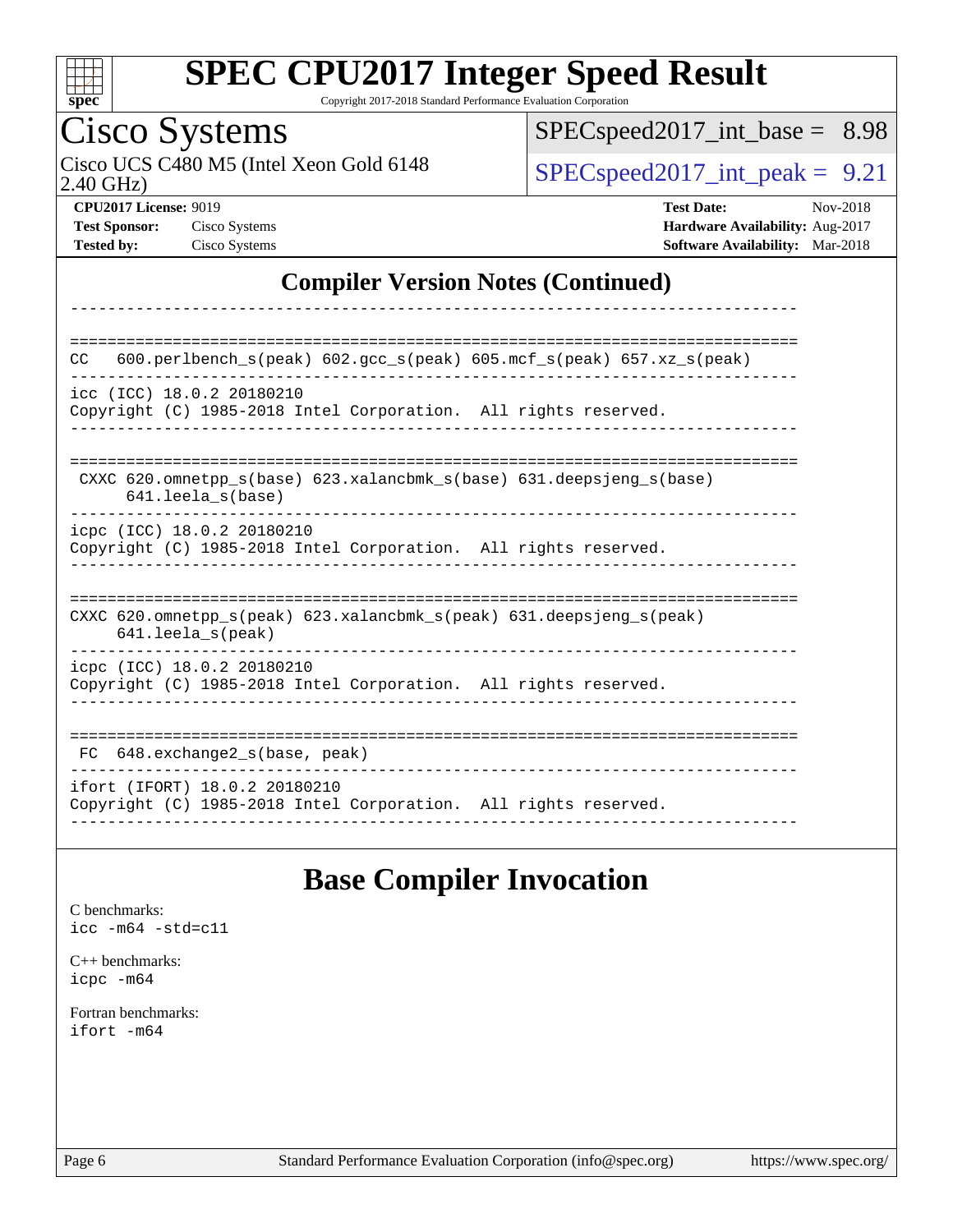

Copyright 2017-2018 Standard Performance Evaluation Corporation

## Cisco Systems

2.40 GHz) Cisco UCS C480 M5 (Intel Xeon Gold 6148  $\vert$  [SPECspeed2017\\_int\\_peak =](http://www.spec.org/auto/cpu2017/Docs/result-fields.html#SPECspeed2017intpeak) 9.21

 $SPECspeed2017\_int\_base = 8.98$ 

**[CPU2017 License:](http://www.spec.org/auto/cpu2017/Docs/result-fields.html#CPU2017License)** 9019 **[Test Date:](http://www.spec.org/auto/cpu2017/Docs/result-fields.html#TestDate)** Nov-2018 **[Test Sponsor:](http://www.spec.org/auto/cpu2017/Docs/result-fields.html#TestSponsor)** Cisco Systems **[Hardware Availability:](http://www.spec.org/auto/cpu2017/Docs/result-fields.html#HardwareAvailability)** Aug-2017 **[Tested by:](http://www.spec.org/auto/cpu2017/Docs/result-fields.html#Testedby)** Cisco Systems **[Software Availability:](http://www.spec.org/auto/cpu2017/Docs/result-fields.html#SoftwareAvailability)** Mar-2018

### **[Base Portability Flags](http://www.spec.org/auto/cpu2017/Docs/result-fields.html#BasePortabilityFlags)**

 600.perlbench\_s: [-DSPEC\\_LP64](http://www.spec.org/cpu2017/results/res2018q4/cpu2017-20181127-09976.flags.html#b600.perlbench_s_basePORTABILITY_DSPEC_LP64) [-DSPEC\\_LINUX\\_X64](http://www.spec.org/cpu2017/results/res2018q4/cpu2017-20181127-09976.flags.html#b600.perlbench_s_baseCPORTABILITY_DSPEC_LINUX_X64) 602.gcc\_s: [-DSPEC\\_LP64](http://www.spec.org/cpu2017/results/res2018q4/cpu2017-20181127-09976.flags.html#suite_basePORTABILITY602_gcc_s_DSPEC_LP64) 605.mcf\_s: [-DSPEC\\_LP64](http://www.spec.org/cpu2017/results/res2018q4/cpu2017-20181127-09976.flags.html#suite_basePORTABILITY605_mcf_s_DSPEC_LP64) 620.omnetpp\_s: [-DSPEC\\_LP64](http://www.spec.org/cpu2017/results/res2018q4/cpu2017-20181127-09976.flags.html#suite_basePORTABILITY620_omnetpp_s_DSPEC_LP64) 623.xalancbmk\_s: [-DSPEC\\_LP64](http://www.spec.org/cpu2017/results/res2018q4/cpu2017-20181127-09976.flags.html#suite_basePORTABILITY623_xalancbmk_s_DSPEC_LP64) [-DSPEC\\_LINUX](http://www.spec.org/cpu2017/results/res2018q4/cpu2017-20181127-09976.flags.html#b623.xalancbmk_s_baseCXXPORTABILITY_DSPEC_LINUX) 625.x264\_s: [-DSPEC\\_LP64](http://www.spec.org/cpu2017/results/res2018q4/cpu2017-20181127-09976.flags.html#suite_basePORTABILITY625_x264_s_DSPEC_LP64) 631.deepsjeng\_s: [-DSPEC\\_LP64](http://www.spec.org/cpu2017/results/res2018q4/cpu2017-20181127-09976.flags.html#suite_basePORTABILITY631_deepsjeng_s_DSPEC_LP64) 641.leela\_s: [-DSPEC\\_LP64](http://www.spec.org/cpu2017/results/res2018q4/cpu2017-20181127-09976.flags.html#suite_basePORTABILITY641_leela_s_DSPEC_LP64) 648.exchange2\_s: [-DSPEC\\_LP64](http://www.spec.org/cpu2017/results/res2018q4/cpu2017-20181127-09976.flags.html#suite_basePORTABILITY648_exchange2_s_DSPEC_LP64) 657.xz\_s: [-DSPEC\\_LP64](http://www.spec.org/cpu2017/results/res2018q4/cpu2017-20181127-09976.flags.html#suite_basePORTABILITY657_xz_s_DSPEC_LP64)

### **[Base Optimization Flags](http://www.spec.org/auto/cpu2017/Docs/result-fields.html#BaseOptimizationFlags)**

#### [C benchmarks](http://www.spec.org/auto/cpu2017/Docs/result-fields.html#Cbenchmarks):

[-Wl,-z,muldefs](http://www.spec.org/cpu2017/results/res2018q4/cpu2017-20181127-09976.flags.html#user_CCbase_link_force_multiple1_b4cbdb97b34bdee9ceefcfe54f4c8ea74255f0b02a4b23e853cdb0e18eb4525ac79b5a88067c842dd0ee6996c24547a27a4b99331201badda8798ef8a743f577) [-xCORE-AVX512](http://www.spec.org/cpu2017/results/res2018q4/cpu2017-20181127-09976.flags.html#user_CCbase_f-xCORE-AVX512) [-ipo](http://www.spec.org/cpu2017/results/res2018q4/cpu2017-20181127-09976.flags.html#user_CCbase_f-ipo) [-O3](http://www.spec.org/cpu2017/results/res2018q4/cpu2017-20181127-09976.flags.html#user_CCbase_f-O3) [-no-prec-div](http://www.spec.org/cpu2017/results/res2018q4/cpu2017-20181127-09976.flags.html#user_CCbase_f-no-prec-div) [-qopt-mem-layout-trans=3](http://www.spec.org/cpu2017/results/res2018q4/cpu2017-20181127-09976.flags.html#user_CCbase_f-qopt-mem-layout-trans_de80db37974c74b1f0e20d883f0b675c88c3b01e9d123adea9b28688d64333345fb62bc4a798493513fdb68f60282f9a726aa07f478b2f7113531aecce732043) [-qopenmp](http://www.spec.org/cpu2017/results/res2018q4/cpu2017-20181127-09976.flags.html#user_CCbase_qopenmp_16be0c44f24f464004c6784a7acb94aca937f053568ce72f94b139a11c7c168634a55f6653758ddd83bcf7b8463e8028bb0b48b77bcddc6b78d5d95bb1df2967) [-DSPEC\\_OPENMP](http://www.spec.org/cpu2017/results/res2018q4/cpu2017-20181127-09976.flags.html#suite_CCbase_DSPEC_OPENMP) [-L/usr/local/je5.0.1-64/lib](http://www.spec.org/cpu2017/results/res2018q4/cpu2017-20181127-09976.flags.html#user_CCbase_jemalloc_link_path64_4b10a636b7bce113509b17f3bd0d6226c5fb2346b9178c2d0232c14f04ab830f976640479e5c33dc2bcbbdad86ecfb6634cbbd4418746f06f368b512fced5394) [-ljemalloc](http://www.spec.org/cpu2017/results/res2018q4/cpu2017-20181127-09976.flags.html#user_CCbase_jemalloc_link_lib_d1249b907c500fa1c0672f44f562e3d0f79738ae9e3c4a9c376d49f265a04b9c99b167ecedbf6711b3085be911c67ff61f150a17b3472be731631ba4d0471706)

#### [C++ benchmarks:](http://www.spec.org/auto/cpu2017/Docs/result-fields.html#CXXbenchmarks)

[-Wl,-z,muldefs](http://www.spec.org/cpu2017/results/res2018q4/cpu2017-20181127-09976.flags.html#user_CXXbase_link_force_multiple1_b4cbdb97b34bdee9ceefcfe54f4c8ea74255f0b02a4b23e853cdb0e18eb4525ac79b5a88067c842dd0ee6996c24547a27a4b99331201badda8798ef8a743f577) [-xCORE-AVX512](http://www.spec.org/cpu2017/results/res2018q4/cpu2017-20181127-09976.flags.html#user_CXXbase_f-xCORE-AVX512) [-ipo](http://www.spec.org/cpu2017/results/res2018q4/cpu2017-20181127-09976.flags.html#user_CXXbase_f-ipo) [-O3](http://www.spec.org/cpu2017/results/res2018q4/cpu2017-20181127-09976.flags.html#user_CXXbase_f-O3) [-no-prec-div](http://www.spec.org/cpu2017/results/res2018q4/cpu2017-20181127-09976.flags.html#user_CXXbase_f-no-prec-div) [-qopt-mem-layout-trans=3](http://www.spec.org/cpu2017/results/res2018q4/cpu2017-20181127-09976.flags.html#user_CXXbase_f-qopt-mem-layout-trans_de80db37974c74b1f0e20d883f0b675c88c3b01e9d123adea9b28688d64333345fb62bc4a798493513fdb68f60282f9a726aa07f478b2f7113531aecce732043) [-L/usr/local/je5.0.1-64/lib](http://www.spec.org/cpu2017/results/res2018q4/cpu2017-20181127-09976.flags.html#user_CXXbase_jemalloc_link_path64_4b10a636b7bce113509b17f3bd0d6226c5fb2346b9178c2d0232c14f04ab830f976640479e5c33dc2bcbbdad86ecfb6634cbbd4418746f06f368b512fced5394) [-ljemalloc](http://www.spec.org/cpu2017/results/res2018q4/cpu2017-20181127-09976.flags.html#user_CXXbase_jemalloc_link_lib_d1249b907c500fa1c0672f44f562e3d0f79738ae9e3c4a9c376d49f265a04b9c99b167ecedbf6711b3085be911c67ff61f150a17b3472be731631ba4d0471706)

#### [Fortran benchmarks](http://www.spec.org/auto/cpu2017/Docs/result-fields.html#Fortranbenchmarks):

[-Wl,-z,muldefs](http://www.spec.org/cpu2017/results/res2018q4/cpu2017-20181127-09976.flags.html#user_FCbase_link_force_multiple1_b4cbdb97b34bdee9ceefcfe54f4c8ea74255f0b02a4b23e853cdb0e18eb4525ac79b5a88067c842dd0ee6996c24547a27a4b99331201badda8798ef8a743f577) [-xCORE-AVX512](http://www.spec.org/cpu2017/results/res2018q4/cpu2017-20181127-09976.flags.html#user_FCbase_f-xCORE-AVX512) [-ipo](http://www.spec.org/cpu2017/results/res2018q4/cpu2017-20181127-09976.flags.html#user_FCbase_f-ipo) [-O3](http://www.spec.org/cpu2017/results/res2018q4/cpu2017-20181127-09976.flags.html#user_FCbase_f-O3) [-no-prec-div](http://www.spec.org/cpu2017/results/res2018q4/cpu2017-20181127-09976.flags.html#user_FCbase_f-no-prec-div) [-qopt-mem-layout-trans=3](http://www.spec.org/cpu2017/results/res2018q4/cpu2017-20181127-09976.flags.html#user_FCbase_f-qopt-mem-layout-trans_de80db37974c74b1f0e20d883f0b675c88c3b01e9d123adea9b28688d64333345fb62bc4a798493513fdb68f60282f9a726aa07f478b2f7113531aecce732043) [-nostandard-realloc-lhs](http://www.spec.org/cpu2017/results/res2018q4/cpu2017-20181127-09976.flags.html#user_FCbase_f_2003_std_realloc_82b4557e90729c0f113870c07e44d33d6f5a304b4f63d4c15d2d0f1fab99f5daaed73bdb9275d9ae411527f28b936061aa8b9c8f2d63842963b95c9dd6426b8a) [-L/usr/local/je5.0.1-64/lib](http://www.spec.org/cpu2017/results/res2018q4/cpu2017-20181127-09976.flags.html#user_FCbase_jemalloc_link_path64_4b10a636b7bce113509b17f3bd0d6226c5fb2346b9178c2d0232c14f04ab830f976640479e5c33dc2bcbbdad86ecfb6634cbbd4418746f06f368b512fced5394) [-ljemalloc](http://www.spec.org/cpu2017/results/res2018q4/cpu2017-20181127-09976.flags.html#user_FCbase_jemalloc_link_lib_d1249b907c500fa1c0672f44f562e3d0f79738ae9e3c4a9c376d49f265a04b9c99b167ecedbf6711b3085be911c67ff61f150a17b3472be731631ba4d0471706)

### **[Peak Compiler Invocation](http://www.spec.org/auto/cpu2017/Docs/result-fields.html#PeakCompilerInvocation)**

#### [C benchmarks](http://www.spec.org/auto/cpu2017/Docs/result-fields.html#Cbenchmarks):

[icc -m64 -std=c11](http://www.spec.org/cpu2017/results/res2018q4/cpu2017-20181127-09976.flags.html#user_CCpeak_intel_icc_64bit_c11_33ee0cdaae7deeeab2a9725423ba97205ce30f63b9926c2519791662299b76a0318f32ddfffdc46587804de3178b4f9328c46fa7c2b0cd779d7a61945c91cd35)

[C++ benchmarks \(except as noted below\):](http://www.spec.org/auto/cpu2017/Docs/result-fields.html#CXXbenchmarksexceptasnotedbelow) [icpc -m64](http://www.spec.org/cpu2017/results/res2018q4/cpu2017-20181127-09976.flags.html#user_CXXpeak_intel_icpc_64bit_4ecb2543ae3f1412ef961e0650ca070fec7b7afdcd6ed48761b84423119d1bf6bdf5cad15b44d48e7256388bc77273b966e5eb805aefd121eb22e9299b2ec9d9)

623.xalancbmk\_s: [icpc -m32 -L/home/prasadj/specdev/IC18u2\\_Internal/lin\\_18\\_0\\_20180210/compiler/lib/ia32\\_lin](http://www.spec.org/cpu2017/results/res2018q4/cpu2017-20181127-09976.flags.html#user_peakCXXLD623_xalancbmk_s_intel_icpc_c6d030cd79af6ea7d6fb64c57e8fe7ae8fe0b96fc5a3b3f4a10e3273b3d7fa9decd8263f6330cef23f751cb093a69fae84a2bf4c243500a8eed069248128076f)

[Fortran benchmarks](http://www.spec.org/auto/cpu2017/Docs/result-fields.html#Fortranbenchmarks): [ifort -m64](http://www.spec.org/cpu2017/results/res2018q4/cpu2017-20181127-09976.flags.html#user_FCpeak_intel_ifort_64bit_24f2bb282fbaeffd6157abe4f878425411749daecae9a33200eee2bee2fe76f3b89351d69a8130dd5949958ce389cf37ff59a95e7a40d588e8d3a57e0c3fd751)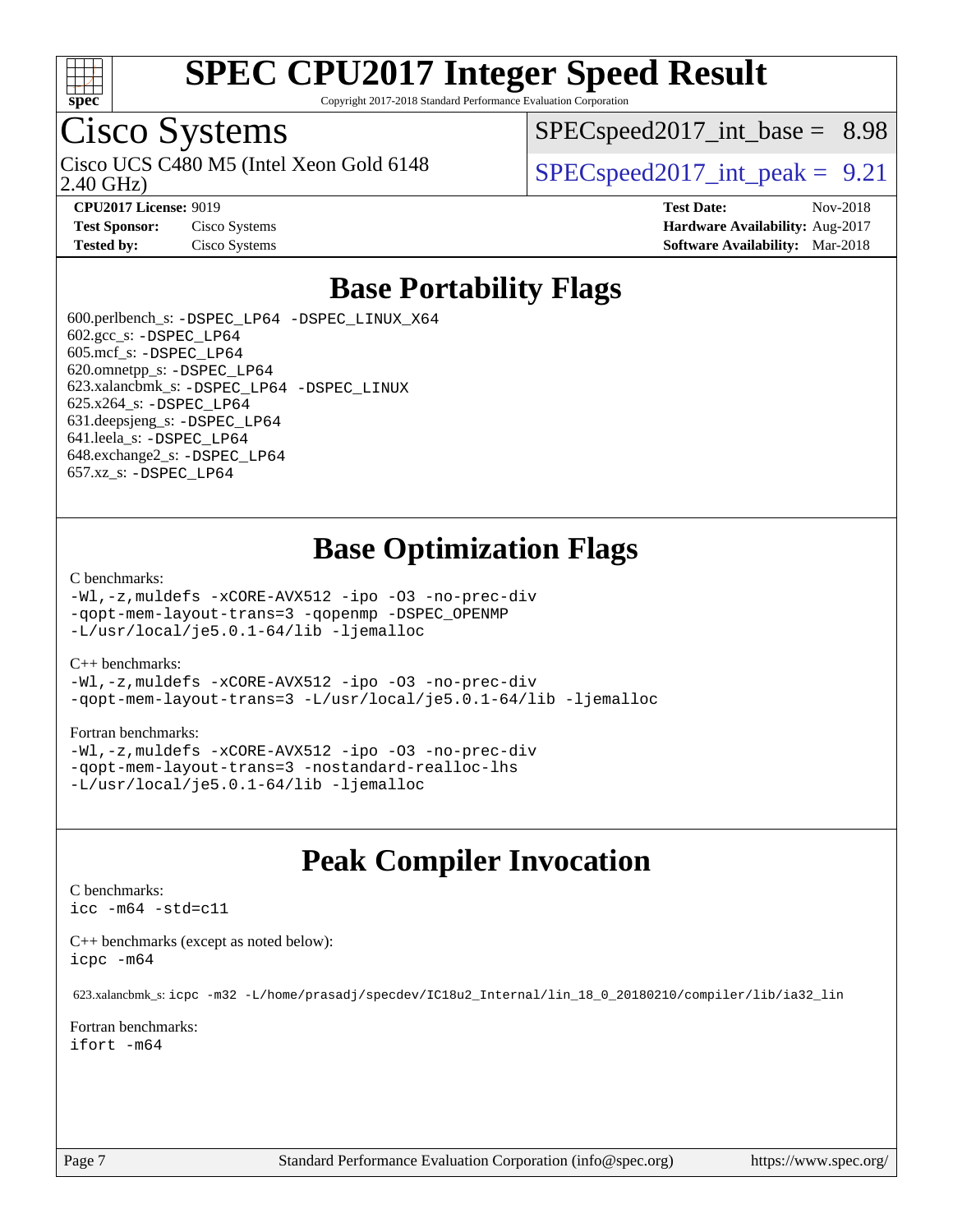

Copyright 2017-2018 Standard Performance Evaluation Corporation

## Cisco Systems

2.40 GHz) Cisco UCS C480 M5 (Intel Xeon Gold 6148  $\vert$  [SPECspeed2017\\_int\\_peak =](http://www.spec.org/auto/cpu2017/Docs/result-fields.html#SPECspeed2017intpeak) 9.21

 $SPECspeed2017\_int\_base = 8.98$ 

**[CPU2017 License:](http://www.spec.org/auto/cpu2017/Docs/result-fields.html#CPU2017License)** 9019 **[Test Date:](http://www.spec.org/auto/cpu2017/Docs/result-fields.html#TestDate)** Nov-2018 **[Test Sponsor:](http://www.spec.org/auto/cpu2017/Docs/result-fields.html#TestSponsor)** Cisco Systems **Cisco Systems [Hardware Availability:](http://www.spec.org/auto/cpu2017/Docs/result-fields.html#HardwareAvailability)** Aug-2017 **[Tested by:](http://www.spec.org/auto/cpu2017/Docs/result-fields.html#Testedby)** Cisco Systems **[Software Availability:](http://www.spec.org/auto/cpu2017/Docs/result-fields.html#SoftwareAvailability)** Mar-2018

### **[Peak Portability Flags](http://www.spec.org/auto/cpu2017/Docs/result-fields.html#PeakPortabilityFlags)**

 600.perlbench\_s: [-DSPEC\\_LP64](http://www.spec.org/cpu2017/results/res2018q4/cpu2017-20181127-09976.flags.html#b600.perlbench_s_peakPORTABILITY_DSPEC_LP64) [-DSPEC\\_LINUX\\_X64](http://www.spec.org/cpu2017/results/res2018q4/cpu2017-20181127-09976.flags.html#b600.perlbench_s_peakCPORTABILITY_DSPEC_LINUX_X64)  $602.\text{gcc}\$ s:  $-DSPEC$  LP64 605.mcf\_s: [-DSPEC\\_LP64](http://www.spec.org/cpu2017/results/res2018q4/cpu2017-20181127-09976.flags.html#suite_peakPORTABILITY605_mcf_s_DSPEC_LP64) 620.omnetpp\_s: [-DSPEC\\_LP64](http://www.spec.org/cpu2017/results/res2018q4/cpu2017-20181127-09976.flags.html#suite_peakPORTABILITY620_omnetpp_s_DSPEC_LP64) 623.xalancbmk\_s: [-D\\_FILE\\_OFFSET\\_BITS=64](http://www.spec.org/cpu2017/results/res2018q4/cpu2017-20181127-09976.flags.html#user_peakPORTABILITY623_xalancbmk_s_file_offset_bits_64_5ae949a99b284ddf4e95728d47cb0843d81b2eb0e18bdfe74bbf0f61d0b064f4bda2f10ea5eb90e1dcab0e84dbc592acfc5018bc955c18609f94ddb8d550002c) [-DSPEC\\_LINUX](http://www.spec.org/cpu2017/results/res2018q4/cpu2017-20181127-09976.flags.html#b623.xalancbmk_s_peakCXXPORTABILITY_DSPEC_LINUX) 625.x264\_s: [-DSPEC\\_LP64](http://www.spec.org/cpu2017/results/res2018q4/cpu2017-20181127-09976.flags.html#suite_peakPORTABILITY625_x264_s_DSPEC_LP64) 631.deepsjeng\_s: [-DSPEC\\_LP64](http://www.spec.org/cpu2017/results/res2018q4/cpu2017-20181127-09976.flags.html#suite_peakPORTABILITY631_deepsjeng_s_DSPEC_LP64) 641.leela\_s: [-DSPEC\\_LP64](http://www.spec.org/cpu2017/results/res2018q4/cpu2017-20181127-09976.flags.html#suite_peakPORTABILITY641_leela_s_DSPEC_LP64) 648.exchange2\_s: [-DSPEC\\_LP64](http://www.spec.org/cpu2017/results/res2018q4/cpu2017-20181127-09976.flags.html#suite_peakPORTABILITY648_exchange2_s_DSPEC_LP64) 657.xz\_s: [-DSPEC\\_LP64](http://www.spec.org/cpu2017/results/res2018q4/cpu2017-20181127-09976.flags.html#suite_peakPORTABILITY657_xz_s_DSPEC_LP64)

### **[Peak Optimization Flags](http://www.spec.org/auto/cpu2017/Docs/result-fields.html#PeakOptimizationFlags)**

[C benchmarks](http://www.spec.org/auto/cpu2017/Docs/result-fields.html#Cbenchmarks):

```
600.perlbench_s: -W1-prof-gen-prof-use(pass 2) -02
-xCORE-AVX512 -qopt-prefetch -ipo -O3
-qopt-mem-layout-trans=3 -no-prec-div
-DSPEC_SUPPRESS_OPENMP -qopenmp -DSPEC_OPENMP
-fno-strict-overflow -L/usr/local/je5.0.1-64/lib
-ljemalloc
 602.gcc_s: -Wl,-z,muldefs -prof-gen(pass 1) -prof-use(pass 2) -O2
-xCORE-AVX512 -qopt-prefetch -ipo -O3
-qopt-mem-layout-trans=3 -no-prec-div
-DSPEC_SUPPRESS_OPENMP -qopenmp -DSPEC_OPENMP
-L/usr/local/je5.0.1-64/lib -ljemalloc
 605.mcf_s: -Wl,-z,muldefs -prof-gen(pass 1) -prof-use(pass 2) -ipo
-xCORE-AVX512 -O3 -no-prec-div -qopt-prefetch
-qopt-mem-layout-trans=3 -DSPEC_SUPPRESS_OPENMP -qopenmp
-DSPEC_OPENMP -L/usr/local/je5.0.1-64/lib -ljemalloc
 625.x264_s: -Wl,-z,muldefs -xCORE-AVX512 -ipo -O3 -no-prec-div
-qopt-prefetch -qopt-mem-layout-trans=3 -qopenmp
-DSPEC_OPENMP -L/usr/local/je5.0.1-64/lib -ljemalloc
 657.xz_s: Same as 602.gcc_s
C++ benchmarks: 
 620.omnetpp_s: -Wl,-z,muldefs -prof-gen(pass 1) -prof-use(pass 2) -ipo
-xCORE-AVX512 -O3 -no-prec-div -qopt-prefetch
-qopt-mem-layout-trans=3 -DSPEC_SUPPRESS_OPENMP -qopenmp
```
**(Continued on next page)**

| Page 8 | Standard Performance Evaluation Corporation (info@spec.org) |  | https://www.spec.org/ |
|--------|-------------------------------------------------------------|--|-----------------------|
|--------|-------------------------------------------------------------|--|-----------------------|